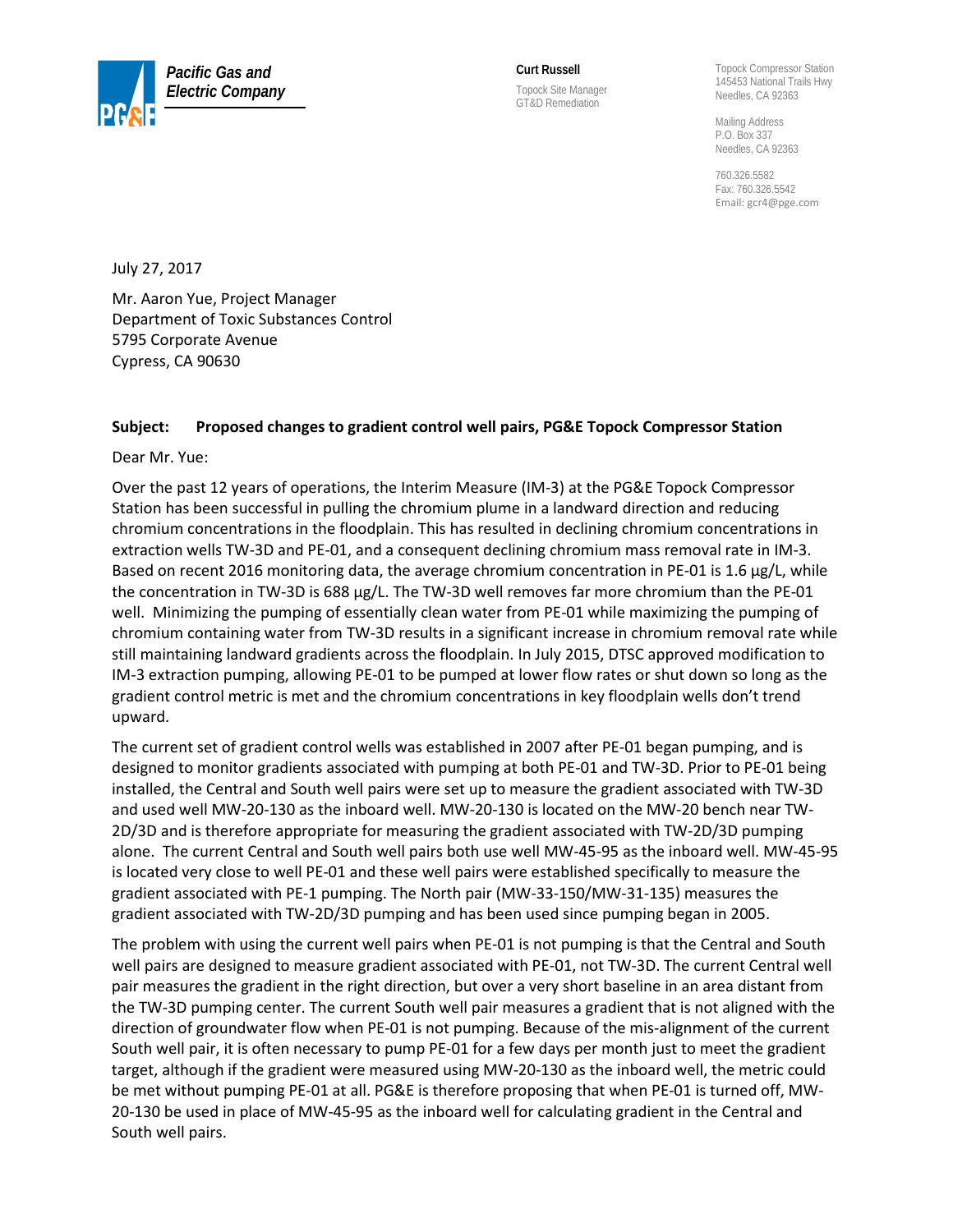The attached Figure 1 shows the locations of the well pairs that would be used under both pumping scenarios. Also attached is Table 1, showing the gradients measured over the period from February 2016 through May 2017 in both sets of gradient wells. This shows that the gradient in the Central well pair is less when using MW-20-130 as the inboard well. The gradient in the South well pair is generally greater when using MW-20-130 as the inboard well, except during months when PE-1 was pumped more frequently. These data indicate that by using MW-20-130 as the inboard well, the gradient metric in the South well pair can be met without the need for PE-1 pumping.

If PE-01 is turned back on, then the MW-45-95 well would again be used as the inboard well for the Central and South well pairs. Water levels would continue to be monitored by transducer in all the gradient control wells so that the water level data will be available to calculate gradients from the appropriate set of wells regardless of whether PE-01 is pumped or not. PE-01 will be kept in standby mode and available for use as a contingency measure to address any increasing chromium concentration trends in floodplain wells.

We would appreciate your review and concurrence with this proposal by September 1, 2017. We would be glad to use weekly technical calls or ad hoc calls to facilitate your review. Please contact me at (760) 791-5884 if you have any questions or comments regarding this response.

Sincerely,

un

Curt Russell Topock Site Manager

cc: Chris Guerre/DTSC, Pam Innis/DOI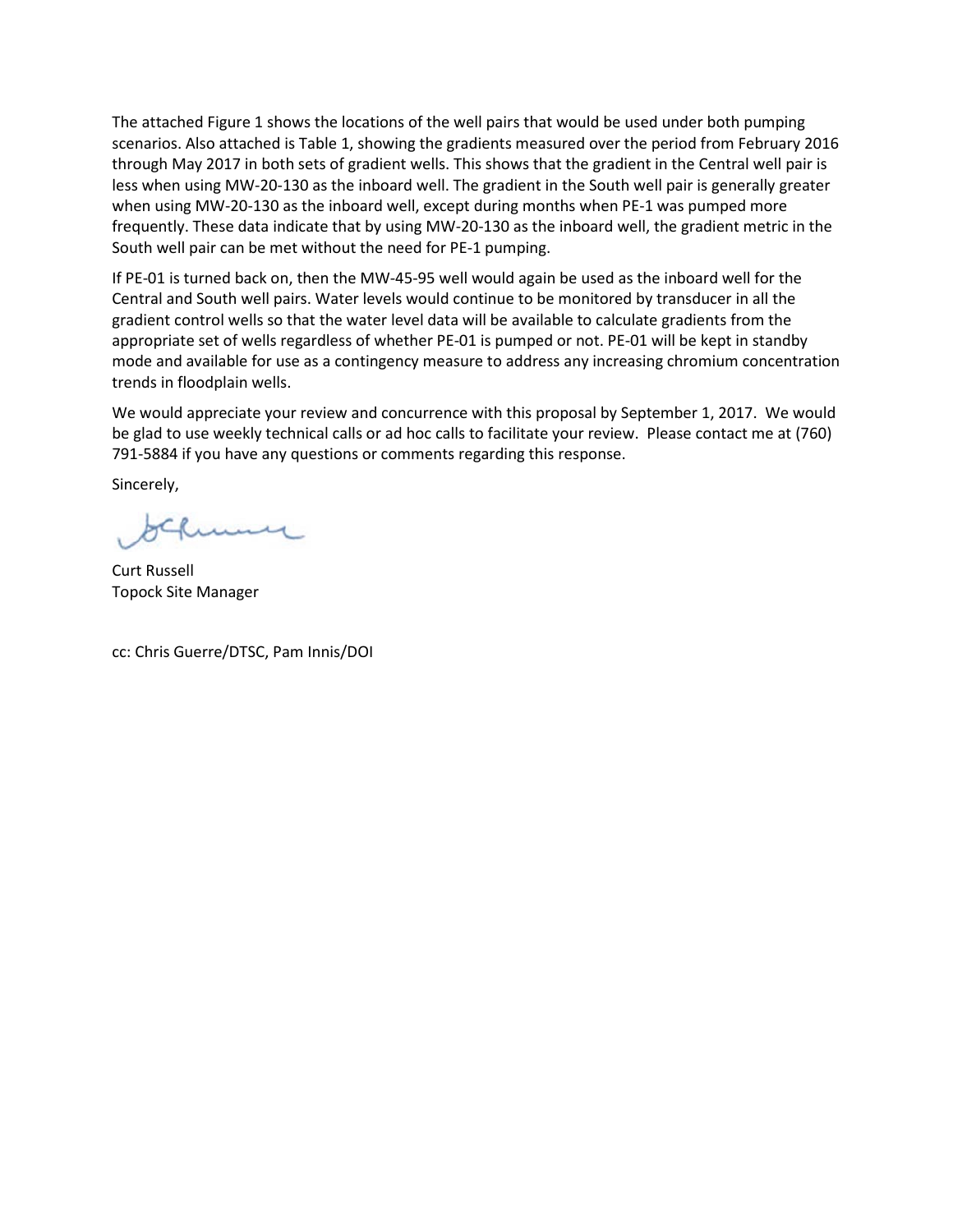FIGURE 1**Gradient Well Pairs**